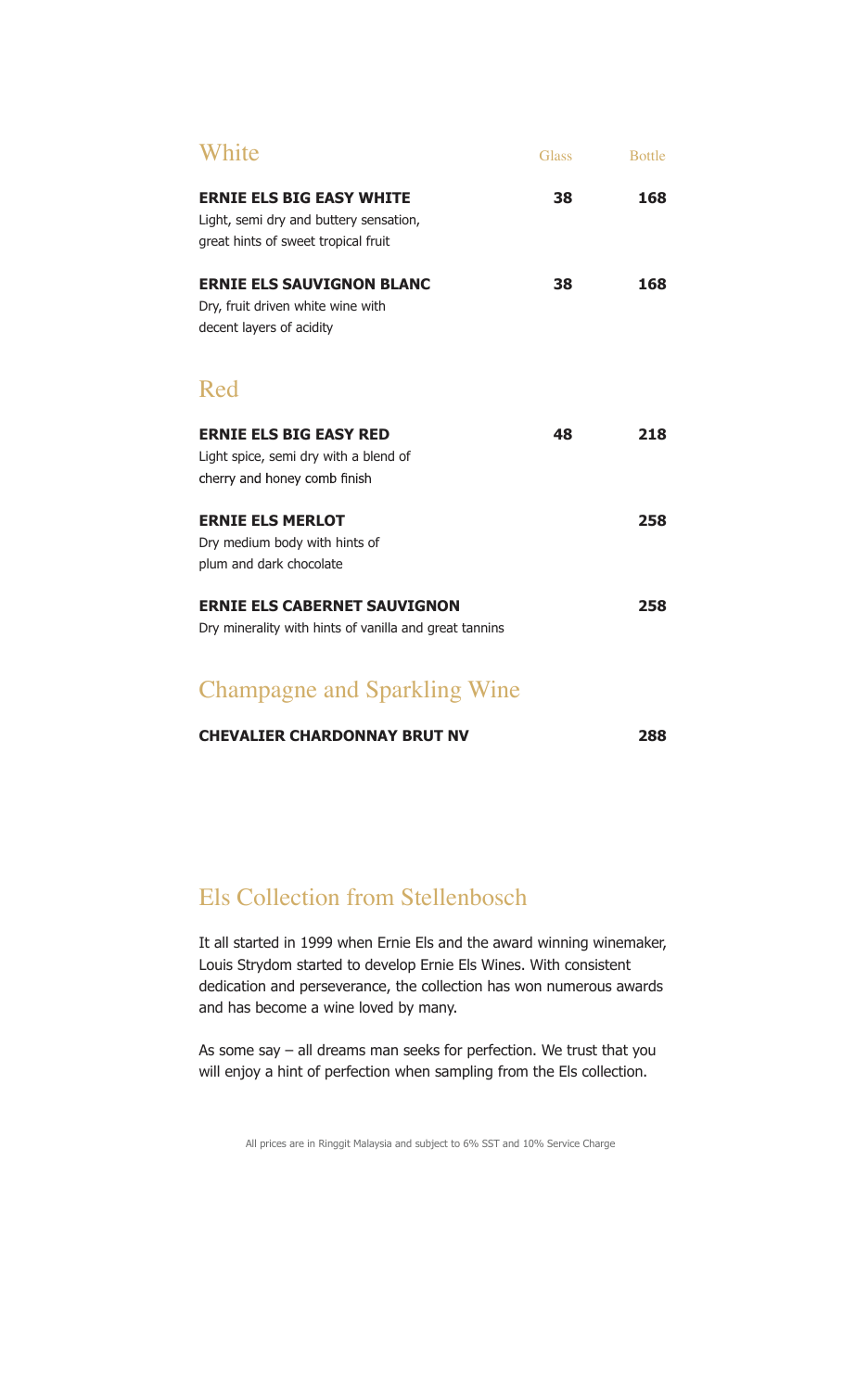| <b>White Wine</b>                                           | <b>Glass</b> | <b>Bottle</b> |
|-------------------------------------------------------------|--------------|---------------|
| <b>VINO CONO SUR TOCORNAL CHARDONNAY</b><br>Chilean         |              | 98            |
| <b>Red Wine</b>                                             |              |               |
| <b>FALCONHEAD HAWKES BAY MERLOT/CABERNET</b><br>New Zealand |              | 160           |
| Spirit<br>All standard Measures are 30 ml                   |              |               |
| <b>APÉRITIF</b><br>Campari · Martini (Dry, Bianco, Rosso)   | 12           |               |
| <b>Bourbon</b>                                              |              |               |
| <b>JACK DANIEL'S</b>                                        | 20           | 368           |
| Whisky                                                      |              |               |
| <b>JOHNNIE WALKER BLACK LABEL</b><br><b>JOHN JAMESON</b>    | 20<br>20     | 368<br>368    |
| <b>CHIVAS REGAL 12 YEARS</b>                                | 20           | 368           |
| <b>Single Malt</b>                                          |              |               |
| <b>MONKEY SHOULDER</b>                                      | 22           | 378           |
| <b>THE MACALLAN 12 YEARS</b><br><b>GLENFIDDICH 12 YEARS</b> | 32<br>28     | 628<br>478    |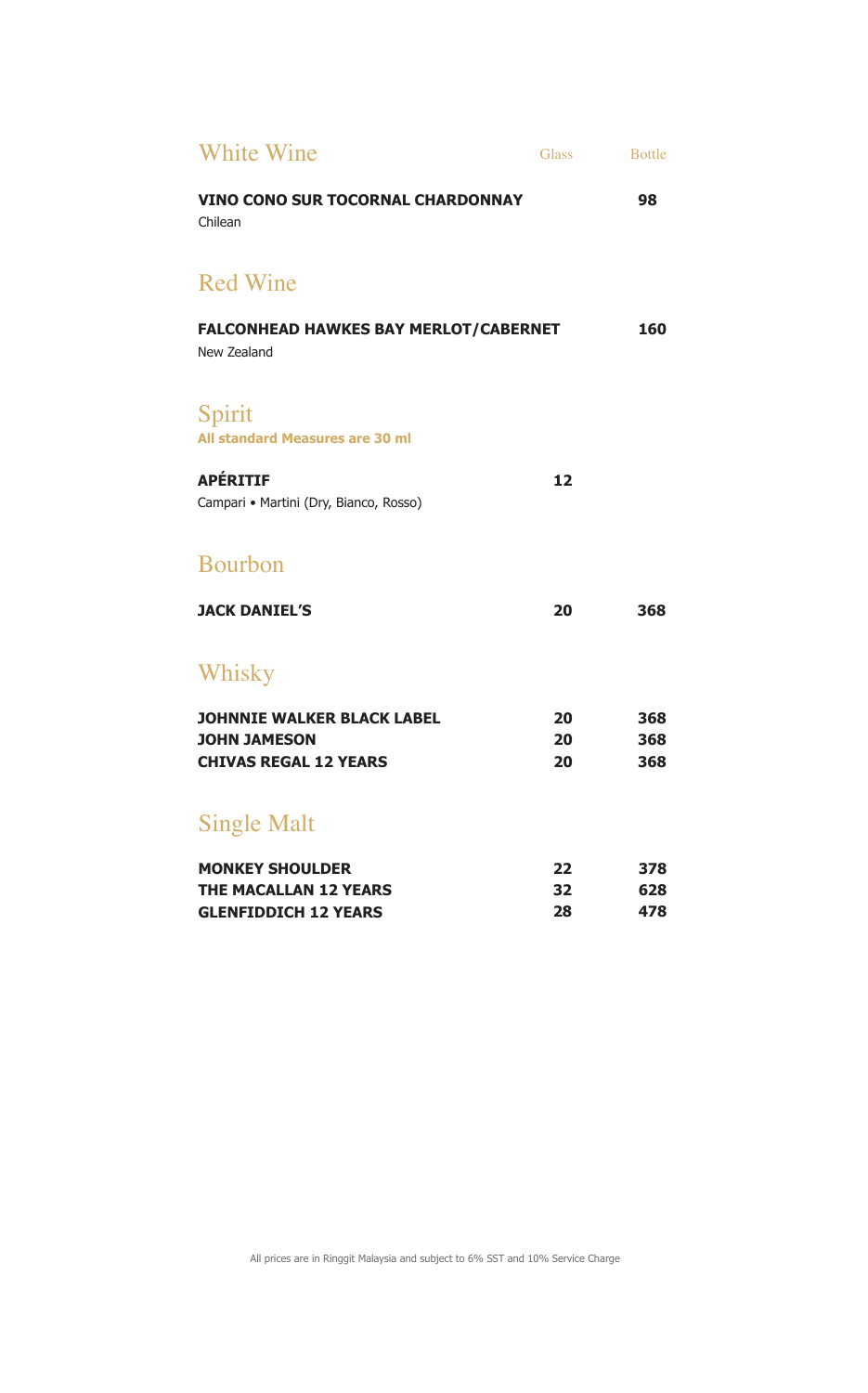| Rum                                                                    | <b>Glass</b>   | <b>Bottle</b>     |
|------------------------------------------------------------------------|----------------|-------------------|
| <b>BACARDI</b><br><b>MALIBU</b><br><b>CAPTAIN MORGAN</b>               | 15<br>15<br>15 | 268<br>268<br>268 |
| Vodka                                                                  |                |                   |
| <b>ABSOLUT</b><br><b>SMIRNOFF</b>                                      | 15<br>15       | 268<br>268        |
| Gin                                                                    |                |                   |
| <b>BEEFEATER</b><br><b>HENDRICK'S</b><br><b>BOMBAY SHARPIRE</b>        | 18<br>28<br>18 | 288<br>478<br>288 |
| Tequila                                                                |                |                   |
| <b>JOSE CUERVO REPOSADO</b>                                            | 14             | 198               |
| Liqueur                                                                |                |                   |
| KAHLUA . AMARETTO . SAMBUCA .<br><b>BAILEYS . COINTREAU . DRAMBUIE</b> | 16             | 258               |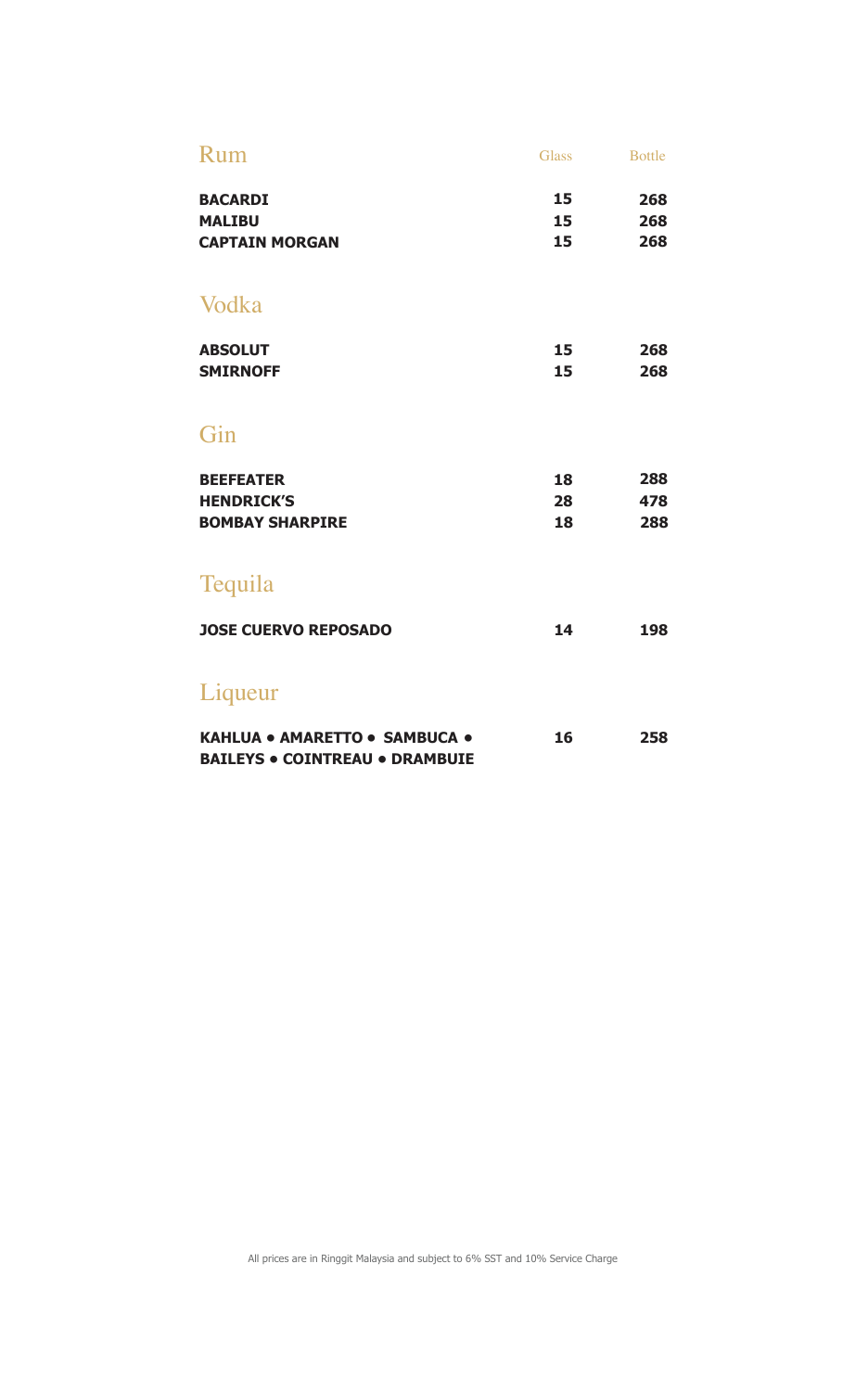#### Beer and Cider

#### **CAN**

| <b>CARLSBERG • TIGER •</b> | 12 |
|----------------------------|----|
| ASAHI • HEINEKEN           |    |

## 261 Signature Cocktail

| <b>WATERMELON MOJITO</b>                                                                   | 26 |
|--------------------------------------------------------------------------------------------|----|
| Fresh watermelon juice, ginger ale, white rum, lime wedges, mint leaves                    |    |
| <b>AFFAOGATO AGAVE</b>                                                                     | 26 |
| Kahlua, espresso, vanilla ice cream, walnut                                                |    |
| <b>MOJITO</b>                                                                              | 26 |
| White Rum, lime juice, mint leaves, club soda                                              |    |
| <b>TEQUILA SUNRISE</b>                                                                     | 26 |
| Fresh orange juice, grenadine syrup, tequila                                               |    |
| <b>TALAQUA COFEE</b>                                                                       | 26 |
| Kahlua, baileys, black coffee, chocolate ice cream,<br>whipping cream                      |    |
| <b>FARNELL</b>                                                                             | 26 |
| Jack Daniel's, fresh mint, lemonade                                                        |    |
| <b>BLUE MARGARITA</b>                                                                      | 26 |
| Tequila camino, blue Curacao, lime juice, salt                                             |    |
| <b>LONG ISLAND TEA</b>                                                                     | 46 |
| Jose Cuervo Tequila, Smirnoff Vodka, White rum, Gin Beefeater,<br>Triple sec, simple syrup |    |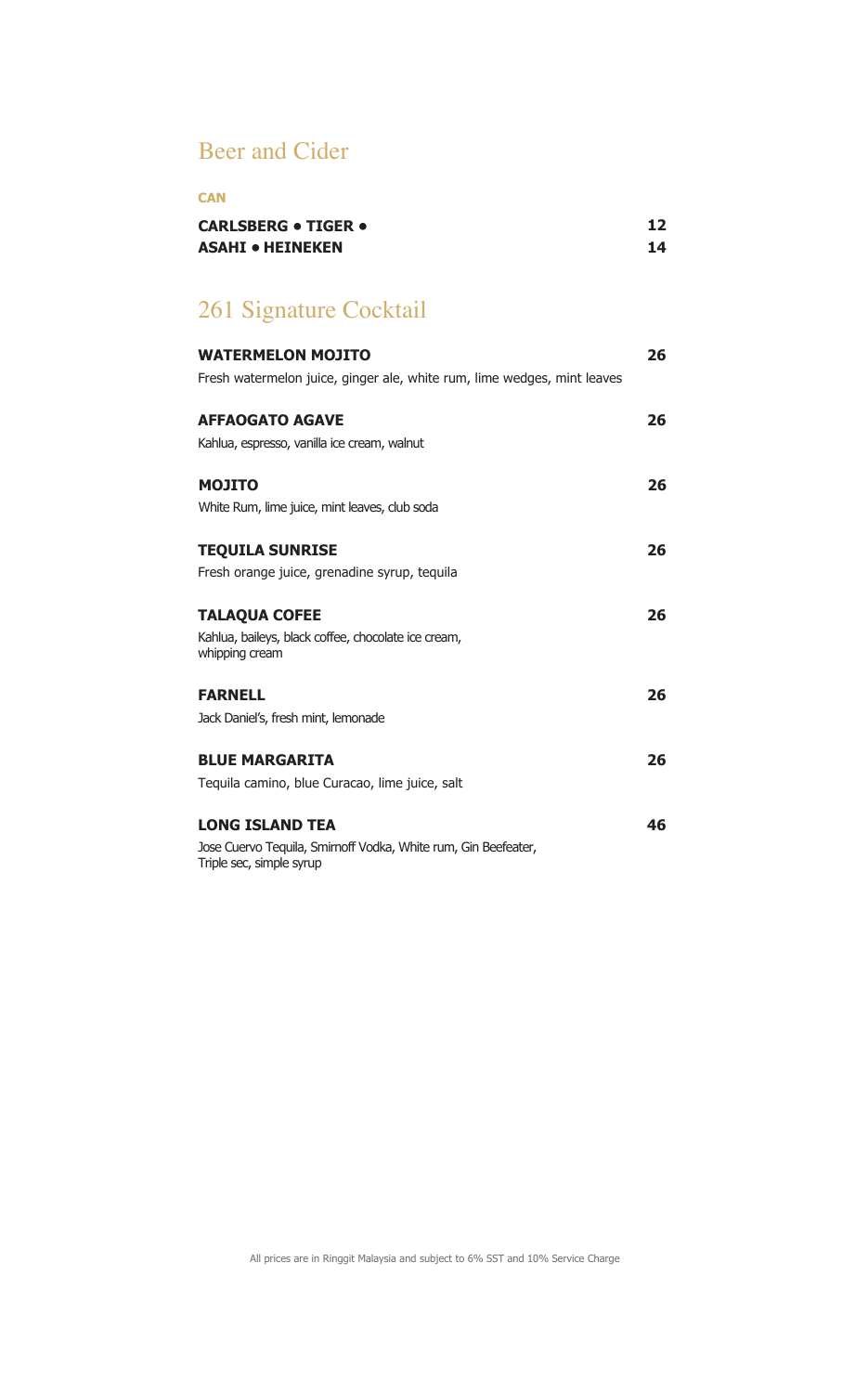#### Non – Alcoholic Beverage

| <b>SOFT DRINKS</b>                                        |    |
|-----------------------------------------------------------|----|
| Coca Cola • Coke Light • Coke Zero • Sprite • Tonic Water |    |
| Ginger Ale • Soda Water • Isotonic Drink • Soya Bean      |    |
|                                                           |    |
| <b>FRESH JUICES</b>                                       | 12 |
| Orange • Watermelon • Apple • Carrot                      |    |
|                                                           |    |
| <b>CHILLED JUICES</b>                                     | 8  |
| Orange • Mango • Apple • Pineapple                        |    |

#### Hot & Cold Beverage

| 10<br><b>COFFEE</b>                                                                            |   |
|------------------------------------------------------------------------------------------------|---|
| Espresso • Black Coffee • Americano • Macchiato • Cappuccino                                   |   |
| Latte • Nescafe Tarik • Teh Tarik • Iced Coffee • Iced Nescafe                                 |   |
|                                                                                                |   |
| <b>TEA</b>                                                                                     | 8 |
| English Breakfast Tea • Early Grey • Darjeeling • Green Tea Ice<br>• Lemon Tea • Hot Lemon Tea |   |
| <b>HERBAL TEA</b><br>8                                                                         |   |
| Camomile • Peppermint • Green Tea Jasmine • Red Barries                                        |   |
| <b>HOT CHOCOLATE</b><br>10                                                                     |   |
| Refresher                                                                                      |   |
| <b>LIME &amp; LEMONGRASS</b><br>16                                                             |   |
| Lime & lemongrass cordial, lychee juice, splash of soda                                        |   |
| <b>261 HOME MADE ICE TEA</b><br>16                                                             |   |
| Freshly brewed tea, apple juice, mint, sweet and sour                                          |   |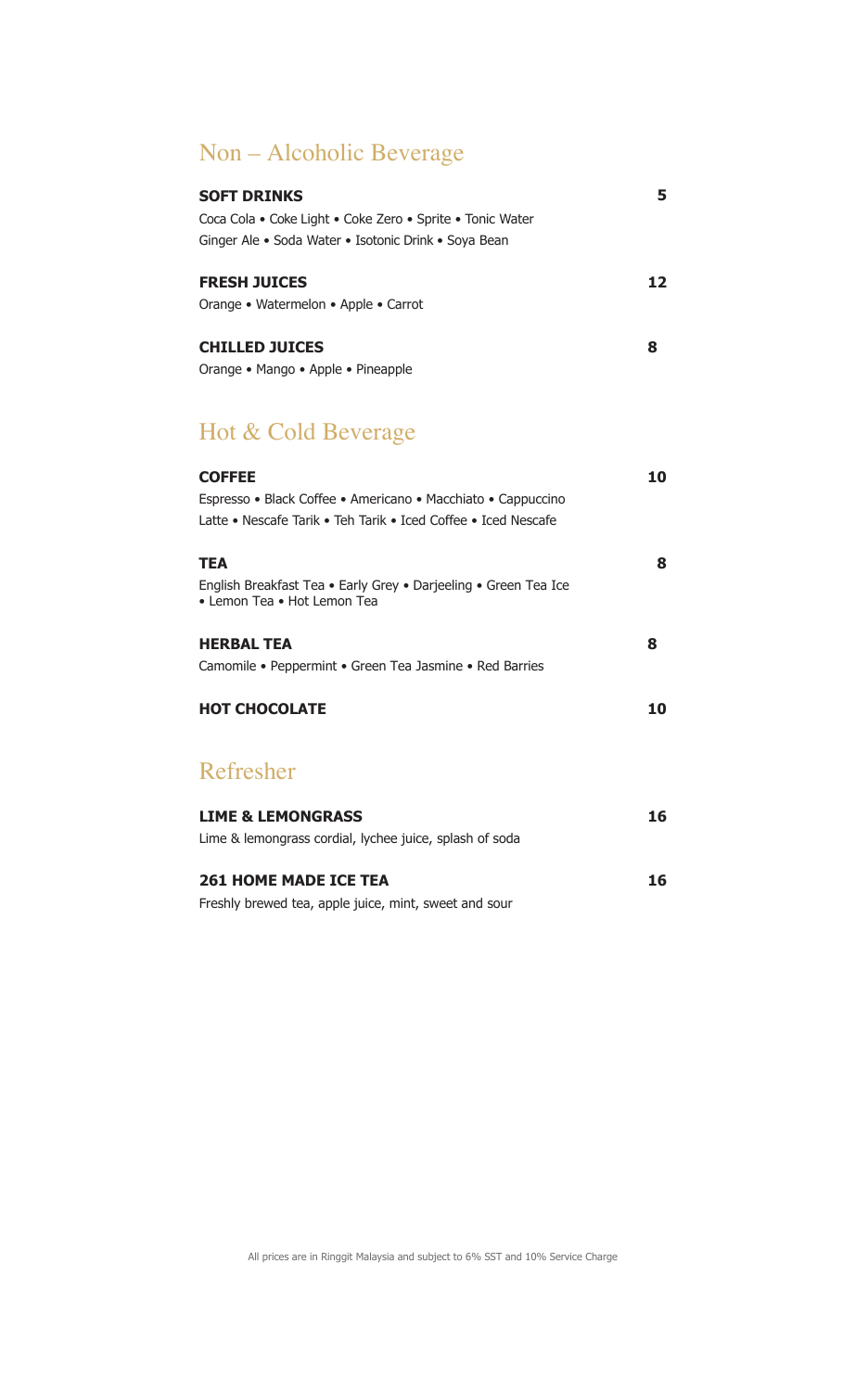### Sparkling Water

#### **SAN PELLEGRINO 15**

#### Still Natural Mineral Water

| <b>MINERAL WATER</b> |    |
|----------------------|----|
| <b>EVIAN</b>         | 12 |
| <b>AQUA PANNA</b>    | 15 |